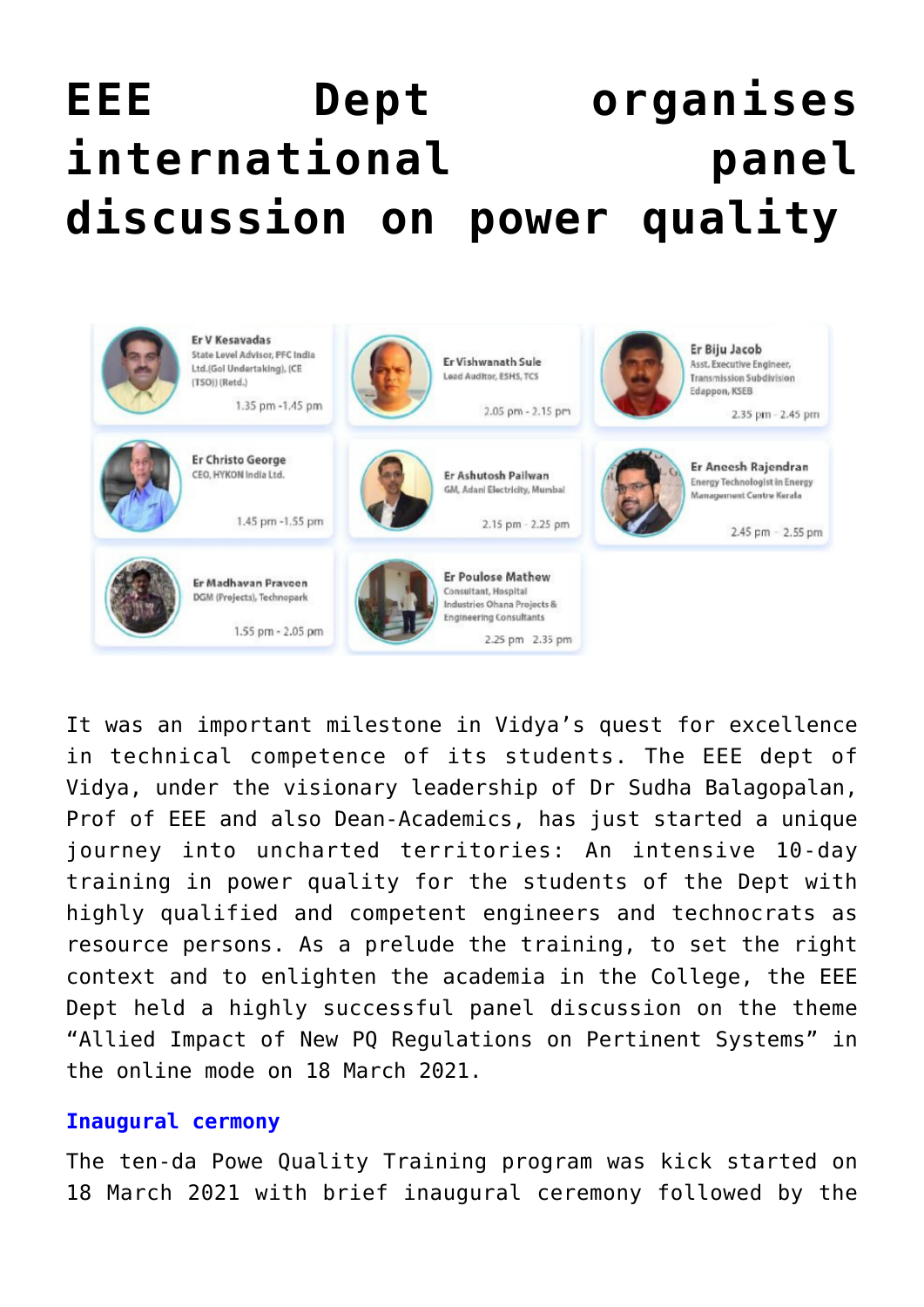panel discussion. Dr Santhosh Prasannan, Chairman VICT, inaugurated the event. Dr P Rajan (Director, Transmission, Distribution and Renewable Energy and Energy Savings (REES)) delivered the keynote address. Dr Sudha Balagopalan gave an overview of the program. The program came to an end with a formal vote of thanks by Mr Vishnu Rach K R (AP, EEE Dept).



### **Background**

The idea for conducting the panel discussion evolved as a necessity of the times. The main motivation for the discussion was the Central Electricity Authority (CEA) regulations notified in the Gazette on 8 February 8 2019 and the Kerala State Electricity Regulatory Commission notification on 9 August 2019. The major contributions were in the form of generous hardware, software and manpower support from the collaborating companies Jef Techno Solutions, Gossen Metrawatt GmbH, Merus Power, Finland and Camille Bauer, Switzerland and Fluke, USA. The current COVID pandemic situation which brought a lot of focus on hospitals, large computational needs and reliance on power electronics based control and automation also pushed the topic of Power Quality into limelight.

It was the concern for creating public awareness, the identification of power utilities with focus on all 11 licensees with KSEB at the Centre and the existence of large establishments with power quality polluting possibilities that motivated the wide spread induction of the experts into the panel. The most suitable leader was identified as the person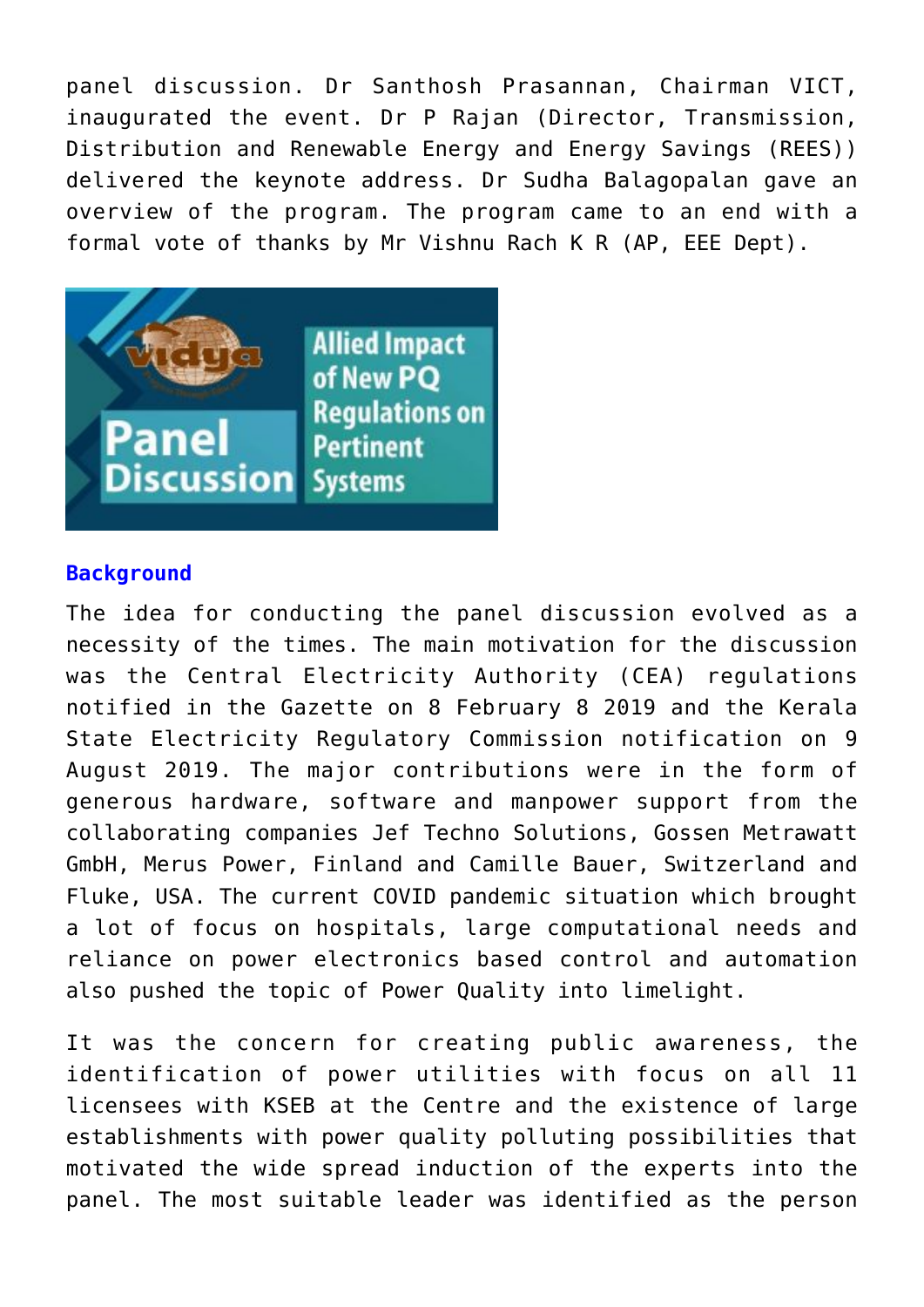who had signed the MoU with C-DAC for establishing the PQ Circle as a part of KSEB. Er V Kesavadas, then Chief Engineer (TSO , IT , CR & CAPs) and currently state level advisor, PFC India Ltd, who pioneered related activities led the panel discussion.

Er. V Kesavadas was the moderator for the panel discussion. Other panelists were Er Christo George (CEO, HYKON India Ltd), Er Madhavan Praveen (DGM (Projects), Technopark), Er Vishwanath Sule (Lead Auditor, ESHS, TCS) Er Ashutosh Pailwan (GM Adani Electricity, Mumbai), Er Poulose Mathew (Engineering Consultant), Er Biju Jacob (Asst Executive Engineer, KSEB and Member of the Committee for Power Quality Studies), Er Aneesh Rajendran (Energy Technologist EMC Kerala ).

Following are the key points that were raised in the panel discussion:

- Need for power quality in the present electrical system and its benefits to the society and environment
- Regulations related to power quality and their timely amendments
- Need for students to be aware about the regulations and consumer rights
- Energy efficient systems and power quality maintenance

#### **Overview of the discussions**

- Er V Kesavadas
	- The discussion began with Er V Kesavadas giving a brief overview about the growing concern of power quality in industrial and domestic systems. He laid a platform for the discussion to build up with focus on the development of present electrical system with consideration to distributed generation, changes happening in automobile industries and domestic loads and the need for imposing regulations with respect to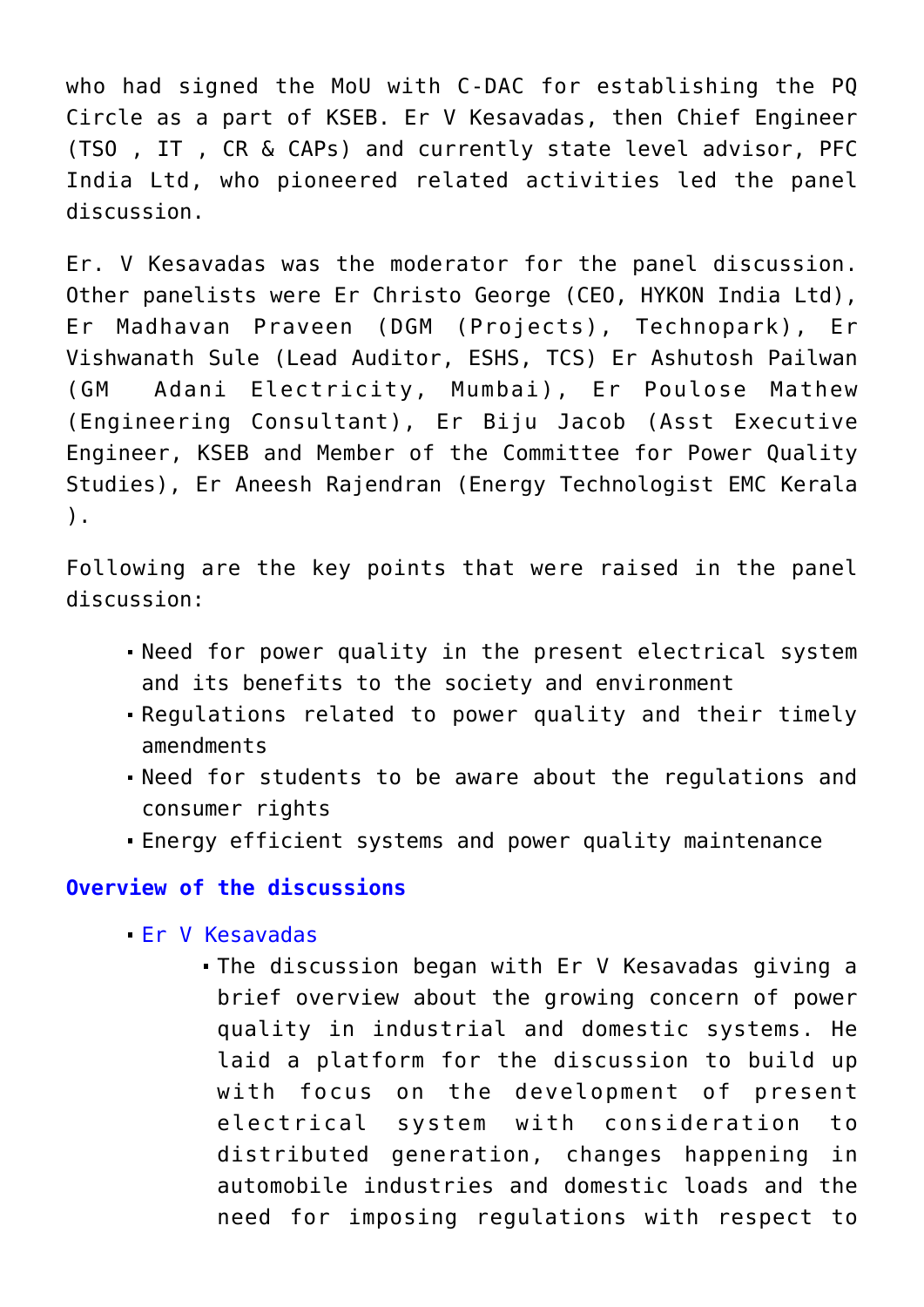power quality.

- Er. Christo George
	- Shared his experience in the field of modern power quality improvement from industrial domain. He was focusing mainly on the solutions to power quality and the installations of power quality improvement equipments like STATCOM and UPQC. He also shared a case study which was conducted by his company and produced the results of improvement in current waveforms.
- Er Madhavan Praveen
	- Shared the power quality related issues faced by IT industry where the consumers are highly demanding. He pointed on the need for students to understand about the regulations and timely amendments related to power quality. He also commented on the need for consideration of consumer rights in the regulations.
- Er Vishwanath Sule
	- Shared his views on the need for incorporating IoT and AI in the analysis of power related data for ensuring quality power to the consumers.
- Er Ashutosh Pailwan
	- Talked about the power quality scenario in urban areas. He introduced the importance of quality in power sector with real life examples that even a common man with very little knowledge in electrical engineering would understand the necessity.
- Er Poulose Mathew
	- Shared the problems faced by hospitals and talked about how highly sensitive equipments are suffering due to power quality issues. He commented on the need for strict regulations to be imposed on all types of loads.
- Er Biju Jacob
	- Talked about the activities done by the state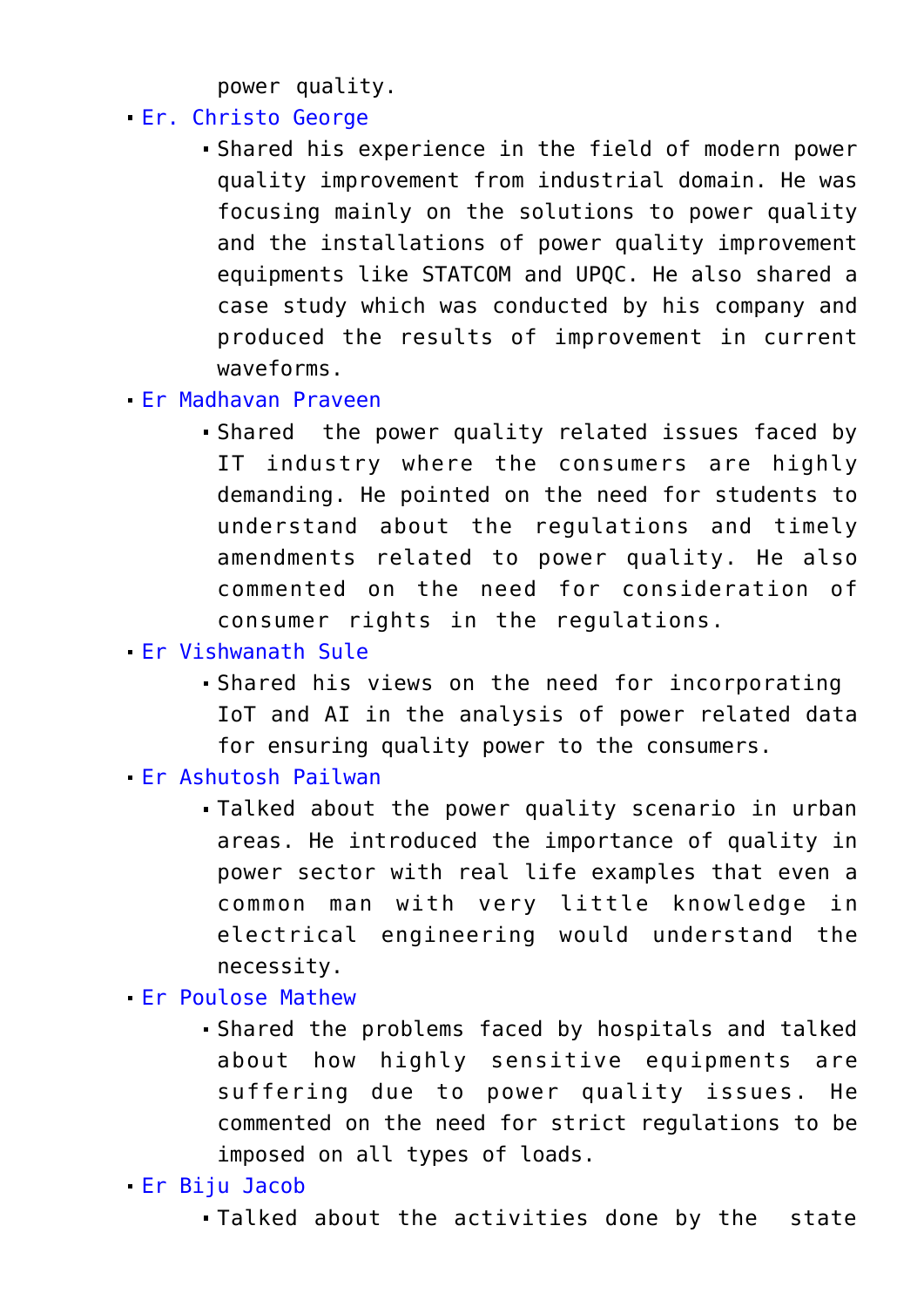regulatory board to monitor, analyze and benchmark the distribution system for the proper amendments in the draft regulation set up.

- Er Aneesh Rajendran
	- Explained about the impact of energy conservation on power quality. He discussed about how the energy efficient equipments and renewable energy systems introduce power quality issues in to the system and also discussed about some practical solutions and mitigation techniques.

The discussion was concluded by Er V Kesavadas after summing up the key points discussed by the panel members.

## **Key takeaways:**

- Present electrical system has been evolved in to distributed generation and smart grid where there is no need for license to generate power
- There is an urgent need for the strict enforcement of regulations on power system with regards to quality.
- The rights of consumers are also to be taken into consideration.
- Incorporating energy efficient technologies without compromising on quality of power.
- Need for incorporating IoT and AI technologies for power quality analysis and solutions.
- Awareness among the public especially younger generation regarding the importance of power quality is the need of the hour and it is very vital to organize training sessions regarding the same for which assistance has been offered from the side of the eminent panelist.

**Image gallery**